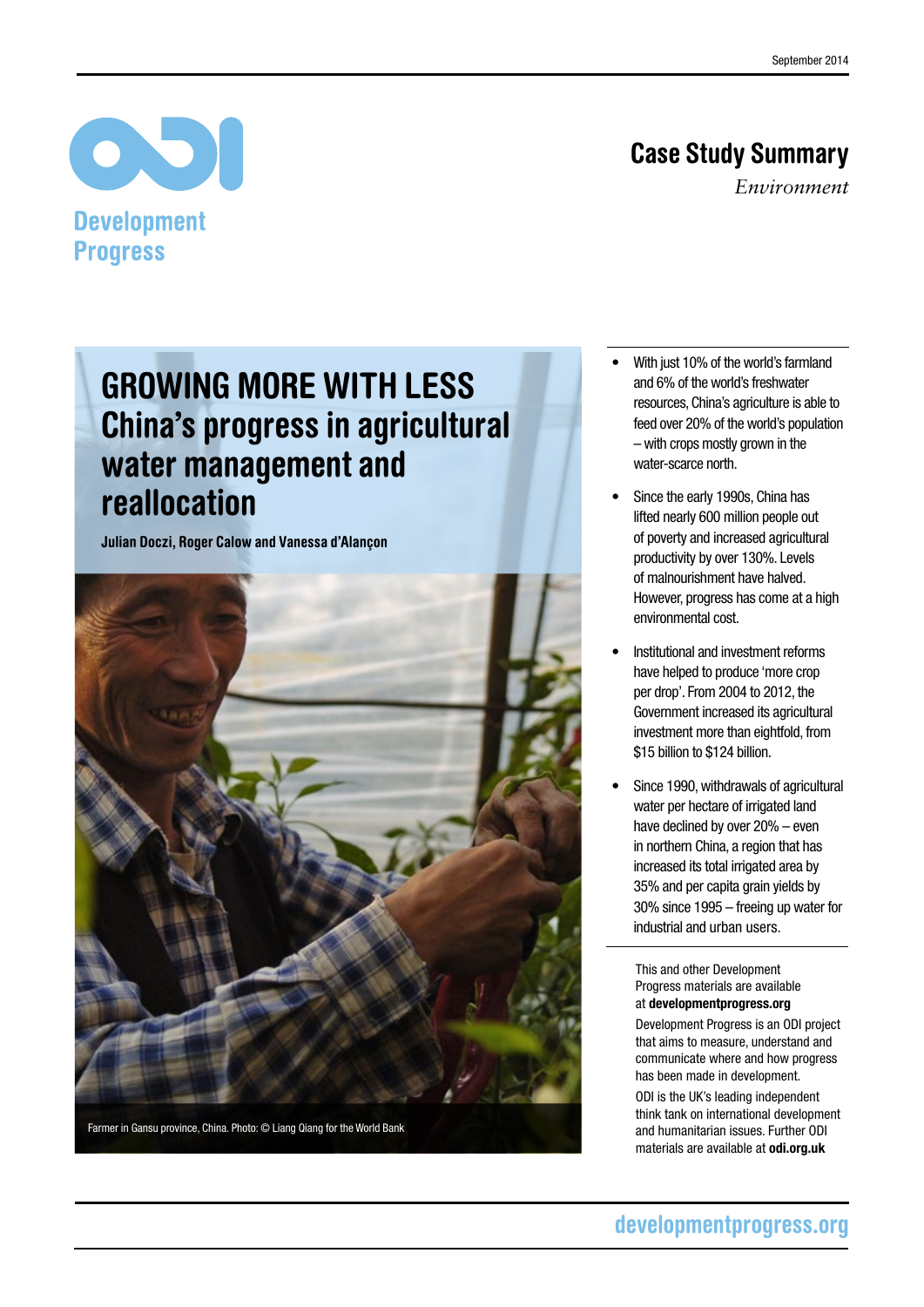## Why focus on agricultural water management in China?

China is at the heart of debates around the perceived trade-off between economic growth and environmental protection. Since the early 1990s, the country has experienced remarkable economic growth, lifting nearly 600 million people out of poverty and averaging a per capita GDP growth rate of 8.9% (World Bank, 2014), as shown in Figure 1. Growth has been driven, in large part, by China's investments in agricultural production since 1978, but growth has also put a huge strain on the country's water resources through pollution and overuse.

Nonetheless, China has been able to get 'more crop per drop' by improving the efficiency of water use in agriculture, a sector that still accounts for 65% of total water withdrawals. This case study examines this progress, particularly in the water-scarce region of northern China, where agricultural water withdrawals per hectare of irrigated land have been reduced by around 20% since 1990. We also examine the synergies and trade-offs between agricultural output, poverty reduction and agricultural water management.

Despite the significant challenges that remain, China's story provides important lessons for other countries facing similar tensions when allocating water for food and water for growth.

## What progress has been achieved?

#### 1. China's enabling policy environment

China's industrialised economic development began to accelerate in the 1990s, but so too did environmental degradation, including water pollution and overuse. By the middle of the decade, policy-makers started to take action with the beginnings of an environmental agenda. Strategies for sustainable development were included in official documents, along with rules for their implementation.

Since 2000, the Government's desire to build an 'ecological civilisation' has meant greater integration of economic development, environmental protection and poverty reduction in the country's most important national planning documents and policy agendas. This represents a new development ethos and an ideological framework for sustainable development and green growth. The current 12th Five-Year Plan (2011-2015) is by far the 'greenest' development plan to date, with nine environmental targets, including one to decrease water consumption per unit of industrial value added by 30%.

Increasingly ambitious laws and regulations have followed at national and local levels. A key moment for China's water policy was the revision of its Water Law in 2002 when, for the first time, the need to address inefficient water use and poor water management was prioritised. Further, the 'three red lines' policy developed by the State Council in 2010 established clear and binding limits ('red lines') on total water use, water use efficiency and ambient water quality for a number of benchmark years to 2030.



Figure 1: China's rising GDP per capita and falling levels of poverty

*Source: World Bank, 2014*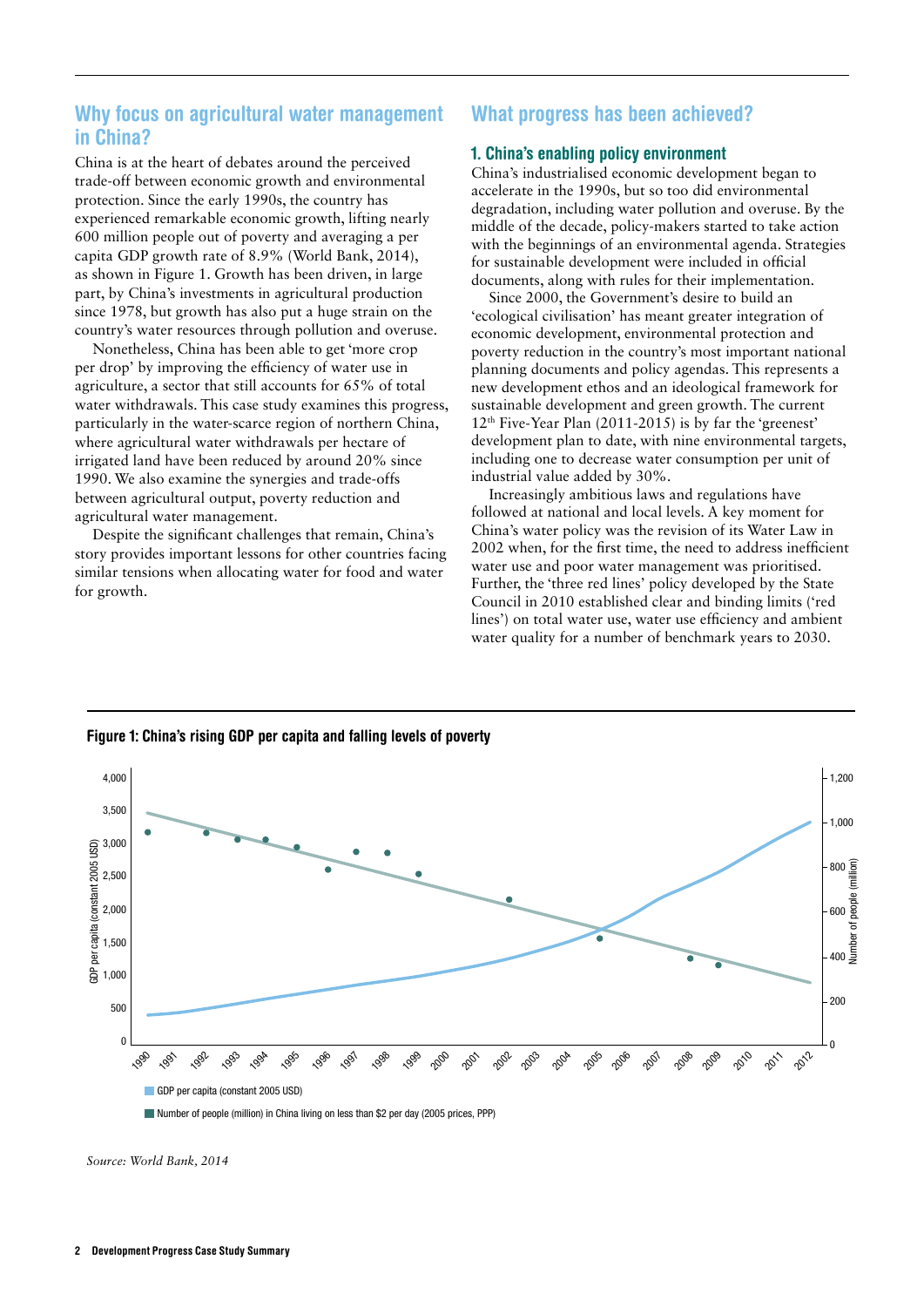Figure 2: China's growth in agricultural production, 1990-2012



*Source: World Bank, 2014; NBS, 2014*

#### 2. Achieving 'more crop per drop'

#### *Agricultural production*

China's expansion of agricultural production in the 1990s drove much of its economic growth and poverty reduction. Between 1990 and 2012, China's agricultural productivity (measured as its value added per worker) more than doubled, increasing by over 130%. Its total irrigated area increased by over 30% and its per capita grain yield increased by over 10% (World Bank, 2014; NBS, 2014), as shown in Figure 2. The 17 provinces and regions of waterscarce northern China yield similar results, expanding their total irrigated area by 35% and their per capita grain yields by 30% since 1995.

As a result, China's prevalence of undernourishment has halved and its food supply has increased by 22% since 1990 – the result of the intensification of crop production within existing production areas, rather than turning more land over to agriculture. The land area devoted to agriculture has remained fairly stable at around 55%, increasing by less than 3% since 1990.

#### *Agricultural water withdrawals*

China's agricultural water-use data confirm this success story. Even with far greater agricultural production since 1990, agricultural water-use intensity has declined significantly, with water use per hectare of irrigated land declining by 22% nationally, as shown in Figure 3 overleaf, and by 19% in northern China since 1995. Total agricultural water use has changed little, increasing by only 4% between 1990 and 2012, though increasing by 9% in northern China since 1995 (NBS, 2014).

Savings in agriculture have not been matched in other sectors, however. The country's total water withdrawals across all sectors of the economy increased by about 27% from 1990 to 2012 (NBS, 2014), driven mostly by China's urbanisation and growing industrial and service sectors.

### What are the factors driving change?

#### 1. Balancing water for food versus water for growth

In a growing economy, it is normal for agriculture's share of output and employment to decline. China is no exception. For poverty reduction and food production, however, a healthy rural economy remains vital. The question of how to release water to growing urban areas and industries while continuing to increase farm production and rural incomes is therefore something of a political headache. The well-being of rural farmers is a sensitive political issue, and reallocating water from agriculture is no easy task. Faced with this challenge, the Government has adopted an incremental, 'learning by doing' approach to reform. This is reflected in the other three drivers of change discussed below, which have encouraged innovative solutions and attempted to reconcile competing objectives.

#### 2. Institutional and policy reforms

The Government's institutional and policy reforms have incentivised local efforts to grow 'more crop per drop'. The reforms began with ambitious revisions to the Water Law in 2002 to shift the country towards more sustainable water resources management, supporting a variety of institutional reforms at both national and sub-national scales.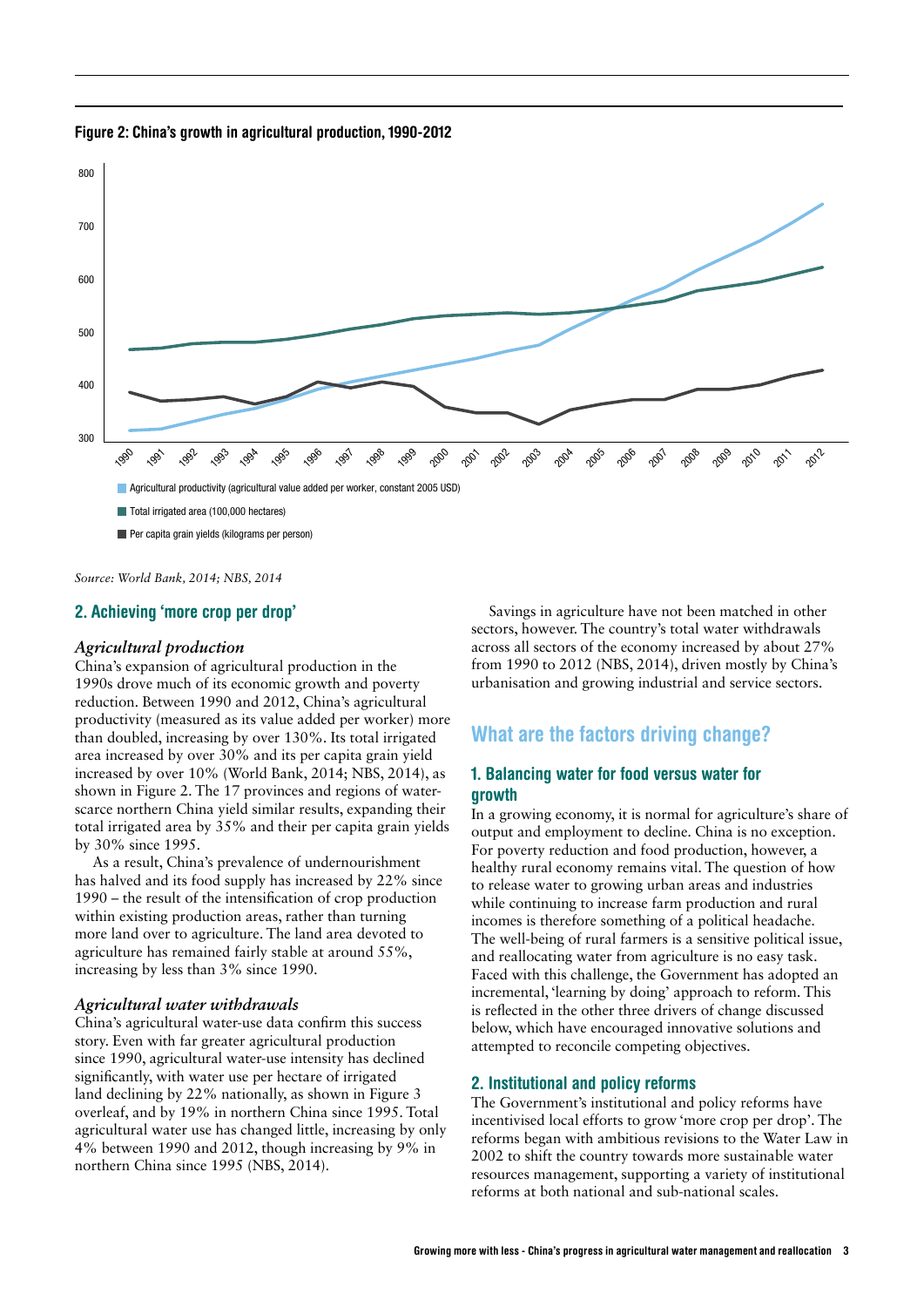



#### *Source: World Bank, 2014; NBS, 2014; Cheng and Hu, 2011*

Notably, the law reformed the Ministry of Water Resources. This paved the way for three relatively independent institutional reforms: the strengthening of river basin commissions, the consolidation of some local water-related bureaus into water affairs bureaus, and the rapid growth of water user associations (WUAs) for agricultural water management. These three sets of reforms have helped to drive progress toward more sustainable agricultural water management at different levels. They did so by reducing water-use conflicts between regions and users and by promoting irrigation system improvements at the village level. For example, farmers have been given more say in how to manage water at a local level, with WUAs growing in number from around 2000 in 2002 to over 78,000 in 2012 (Chen, 2012). China's more recent 'three red lines' policy is a further indication of the priority now given to water resources management at the highest political level.

#### 3. Sustained financial investment

High levels of investment in China's agriculture and water sectors have also driven progress. One statistical analysis by Fan et al. (2004) found that public investment spending drove the majority of China's agricultural growth in the 1990s, rather than institutional reform. The relative level of investment by the Government in agricultural water management has increased in the past two decades, compared with investment from farmers (Shen, 2014). In the 1990s, government funds were earmarked mainly for large-scale water infrastructure, leaving the responsibility for field-level irrigation spending to villages and individual farmers. However, after a dip in investment in the early 2000s, the Government increased its spending on farming and water conservation infrastructure (including field-level

irrigation infrastructure) by over eight times, from 92 billion yuan (around \$15 billion) to 759 billion (\$124 billion), as shown in Figure 4.

#### 4. Technical, economic and regulatory incentives

#### *Technical incentives*

The development of new agricultural water management technologies and practices, and their widespread dissemination, has also helped drive progress. For instance, China spent about 12.3 billion yuan (around \$2 billion) on agricultural research and development in 2007 – about 9% of which focused on water conservation technology (Chen and Zhang, 2011) – encouraging the development of new crop varieties and the improvement of field-level water management. The Government then disseminates these innovations through local agricultural technology extension centres.

These centres also promote the more efficient use of chemical fertilisers and pesticides. Their use has allowed the country to intensify its agricultural production with less labour and land, but have also contributed to the widespread pollution of rivers, lakes and groundwater. Farmers are now being encouraged to make better use of existing technology and new techniques are being developed for the more efficient use of fertiliser.

#### *Economic incentives*

Economic incentives also influence water management, either directly (e.g. through water pricing) or indirectly (e.g. with energy pricing). Currently, China's fee system requires payment for all surface and groundwater withdrawals, except those for rural domestic use and for emergency purposes (Shen, 2014). In practice, agricultural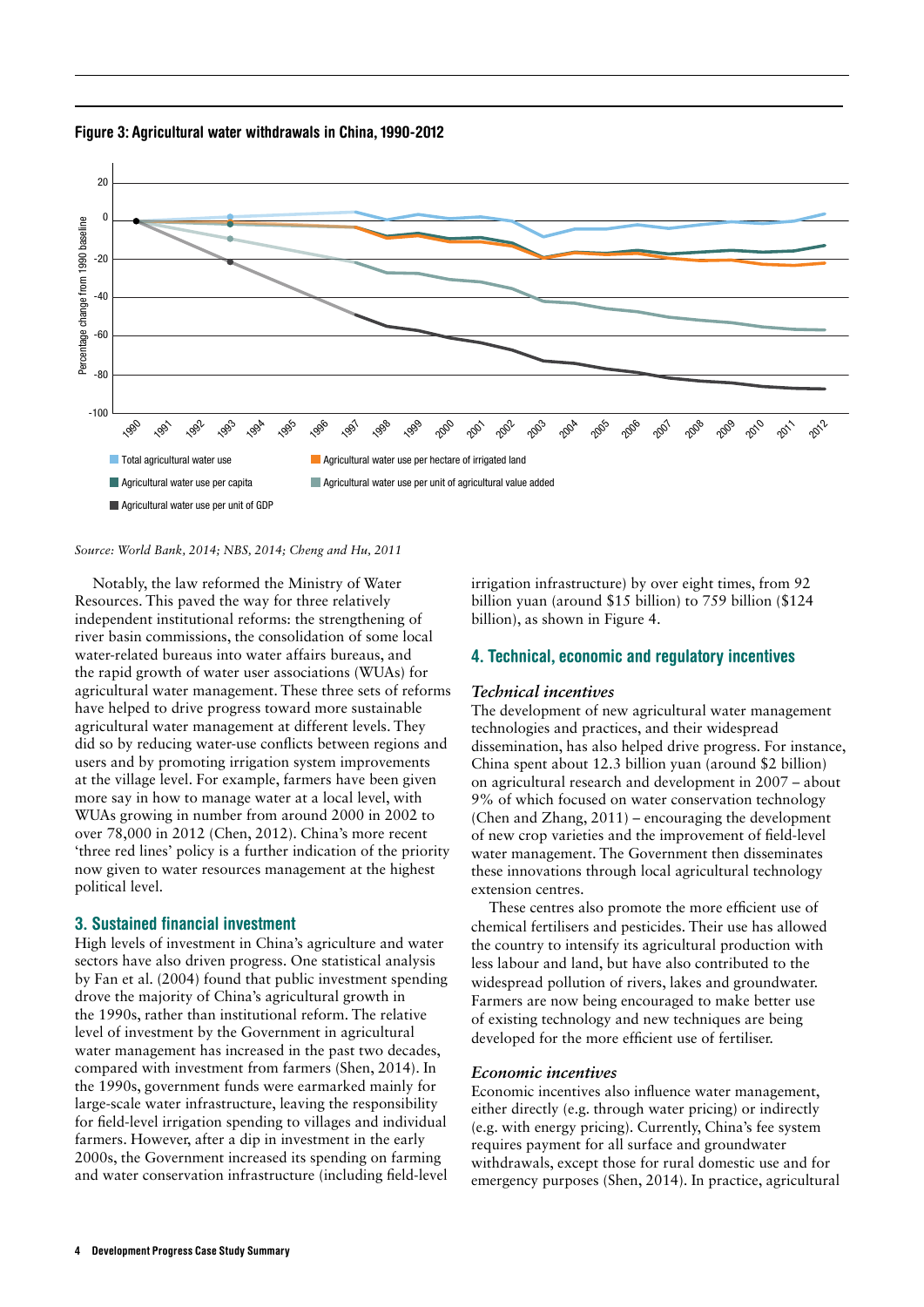Figure 4: China's growing agricultural investment since 2004



*Source: NBS, 2014*

water resource fees are rarely charged to farmers and the direct pricing of water by volume to individual users/ entities is restricted to urban areas, where household and industrial use is metered.

In rural areas, area-based charging provides some degree of payment linked to volume. In practice, however, water charges are not set high enough to affect cropping decisions and water use, and farmers typically pay for water before irrigation, leaving little incentive to conserve water once irrigation begins. As one farmer put it in an irrigation district on the Yellow River, *'Water is not a big cost. The main thing we worry about is the price we get for our crops, and the cost of seeds and fertiliser'* (field visit to Hangjin Irrigation District, Inner Mongolia, July 2014).

Monitoring and charging for groundwater remains difficult given the large numbers of users involved. The Government is experimenting with indirect energy-based charging schemes on collectively owned village wells in some water-stressed northern provinces in an effort to encourage farmers to save water. Politically, any charging scheme



Chinese farmer. Photo: © Nico Heerink for IFPRI

– direct or indirect – that affects farm incomes remains contentious. Nonetheless, charging matters and a 'learning by doing' approach is being used to test different reforms. The difficulties associated with charging are also driving innovation elsewhere, particularly in regulatory reform.

#### *Regulatory incentives*

In China, government agencies increasingly use regulations that define and allocate quotas or permits linked to water volume to mediate between agricultural, industrial and domestic users at the regional level, and between groups of farmers at the local level. The 2002 Water Law sanctioned a formalised system of water rights that has since been adopted at regional and local levels. In practice, domestic use usually gets first priority in these rights systems, followed by industry and then agriculture. To avoid negative impacts on farmers' livelihoods, some of these systems promote water efficiency investments and transfers between users. For example, China's autonomous region of Inner Mongolia has piloted a scheme in which downstream industries on the Yellow River are encouraged to invest in upstream agricultural water efficiency technologies, in exchange for the rights to the water saved.

China has also improved its use of a target-based reporting system to align its national and local interests. The system is pragmatic, performance-based and provides a high degree of flexibility on how targets are met: each level of government determines how and to whom to allocate responsibilities for meeting their assigned target(s) (Kostka, 2013). Good performance provides lower-level officials with bonuses and promotions, while poor performance brings the threat of punishment (Naughton, 2010). It's a sound concept, but the Government has struggled to make it work in reality for the achievement of environmental targets.

### What are the challenges?

#### 1. Economic targets taking priority

China's policy and institutional reforms are progressive in theory but, in practice, they continue to suffer from perverse incentives, unclear responsibilities, weak enforcement and a lack of transparency. This is the result, in part, of inconsistencies and differing levels of priority between environmental targets and economic targets for government officials. In practice, if an attempt to meet both sets of targets results in a clash, local officials will still prioritise economic targets at the expense of environmental ones. An official from China's Environmental Protection Bureau explains: '*Environmental and energy targets are binding targets but they are not our ultimate targets. No leader will be promoted because of their better achievements in environmental protection and energy savings. GDP growth is still the target we work hardest to achieve.*' (Kostka, 2013).

#### 2. Regulating groundwater withdrawals

National policies and quotas on agricultural groundwater withdrawals have not been implemented effectively, nor have they provided appropriate local incentives to conserve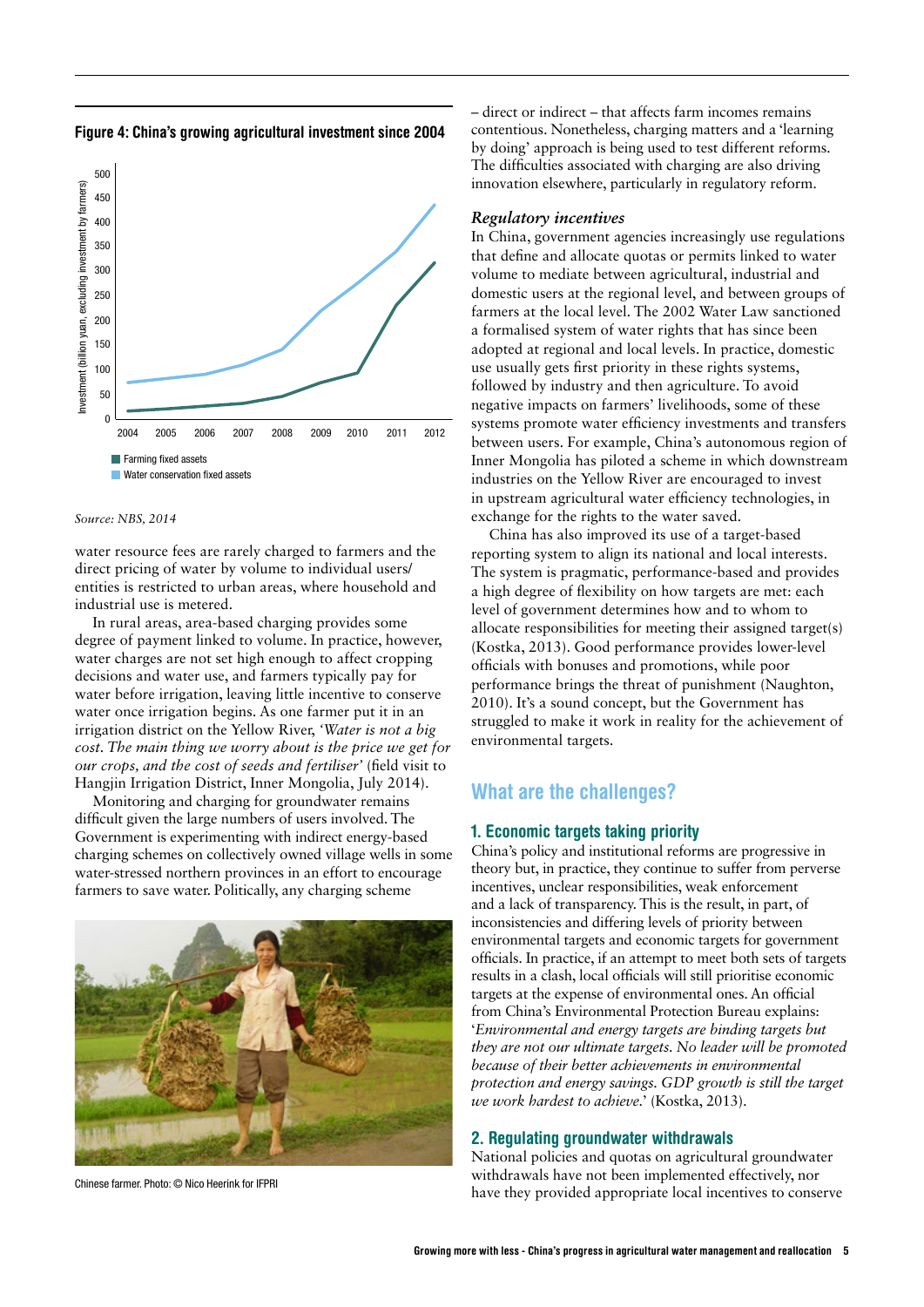water (Wang et al., 2009). In most villages, farmers can drill new wells whenever and wherever they want without seeking approval. Some estimates suggest that the proportion of privately owned wells in the country increased from 42% to 70% between 1995 and 2004 (Shen, 2014). While groundwater typically provides a more reliable water supply, allowing farmers to shift production toward more water-sensitive and high-value crops, the rapid development of groundwater by millions of farmers has also increased water scarcity. In the absence of effective regulation, groundwater levels in some northern Chinese communities are falling by 1-2 metres per year or more (Wang et al., 2009). Policy-makers are now responding by piloting a number of different innovations. These include the manipulation of energy prices for irrigators in ways that encourage conservation and the introduction of water rights based on consumptive water use rather than simple water withdrawals in some water-stressed areas.



Water melon farmers in Ningxia. Photo: © Bert van Dijk

#### 3. Social equity and labour availability

China has growing problems of social inequality. Income gaps between rural and urban dwellers, and among farmers themselves, are increasing. Water pricing and rights schemes can hit the poorest farmers hardest if not thought through properly, or unless the Government implements appropriate social protection and compensation schemes. The balancing of water efficiency and equity objectives is

a tough political challenge, especially where the poorest people are those most dependent on the scarce water that others increasingly need.

Indeed, the incomes of many smallholder farmers are still insufficient for them to rely on farming alone. Many migrate to urban areas to make more money, often leaving women behind to carry a double burden of managing both farm and household. Yet Chinese water policies have largely overlooked gender issues. These changing labour dynamics have major implications for the 'who' and 'how' of agricultural water conservation in the country and trends toward land consolidation and increasing commercialisation could exacerbate social inequalities.

#### 4. Water pollution

China's problems with water pollution are well known and represent a major challenge. Much of this pollution has been driven by the country's rapid industrialisation and urbanisation, although agriculture has also contributed, particularly from livestock and poultry rearing. Combined, these sources of pollution affect both surface water and groundwater. While surface water quality has improved a little in the past decade, groundwater quality is getting worse. A recent government report found that nearly 60% of the urban groundwater wells tested were polluted (Kaiman, 2014).

#### 5. Future threats

A variety of threats may affect China's progress. Risky development policies in other sectors of China's economy will contribute increasingly to the pressures on the country's water. For example, more than half of the country's proposed coal-fired power stations may be built in areas with high water stress (Luo et al., 2013). As agriculture's share of GDP declines, the high levels of government investment it receives may be diverted to other uses, which could stall progress in agricultural water management, much as it did in the 1980s. China's growing demand for meat will also pose additional risks to water resources. The country already uses 70% of its water-intensive maize crops for animal feed and growing demand may create an additional maize deficit of 19-32 million tonnes by 2022 (Sharma, 2014). Measures to address these and other risks – particularly climate change – will require continued ambition and effort on the part of the Government to ensure that hard-won progress is not halted or reversed.

'Environmental and energy targets are binding targets but they are not our ultimate targets. No leader will be promoted because of their better achievements in environmental protection and energy savings. GDP growth is still the target we work hardest to achieve' - Official in China's Environmental Protection Bureau (Kostka, 2013)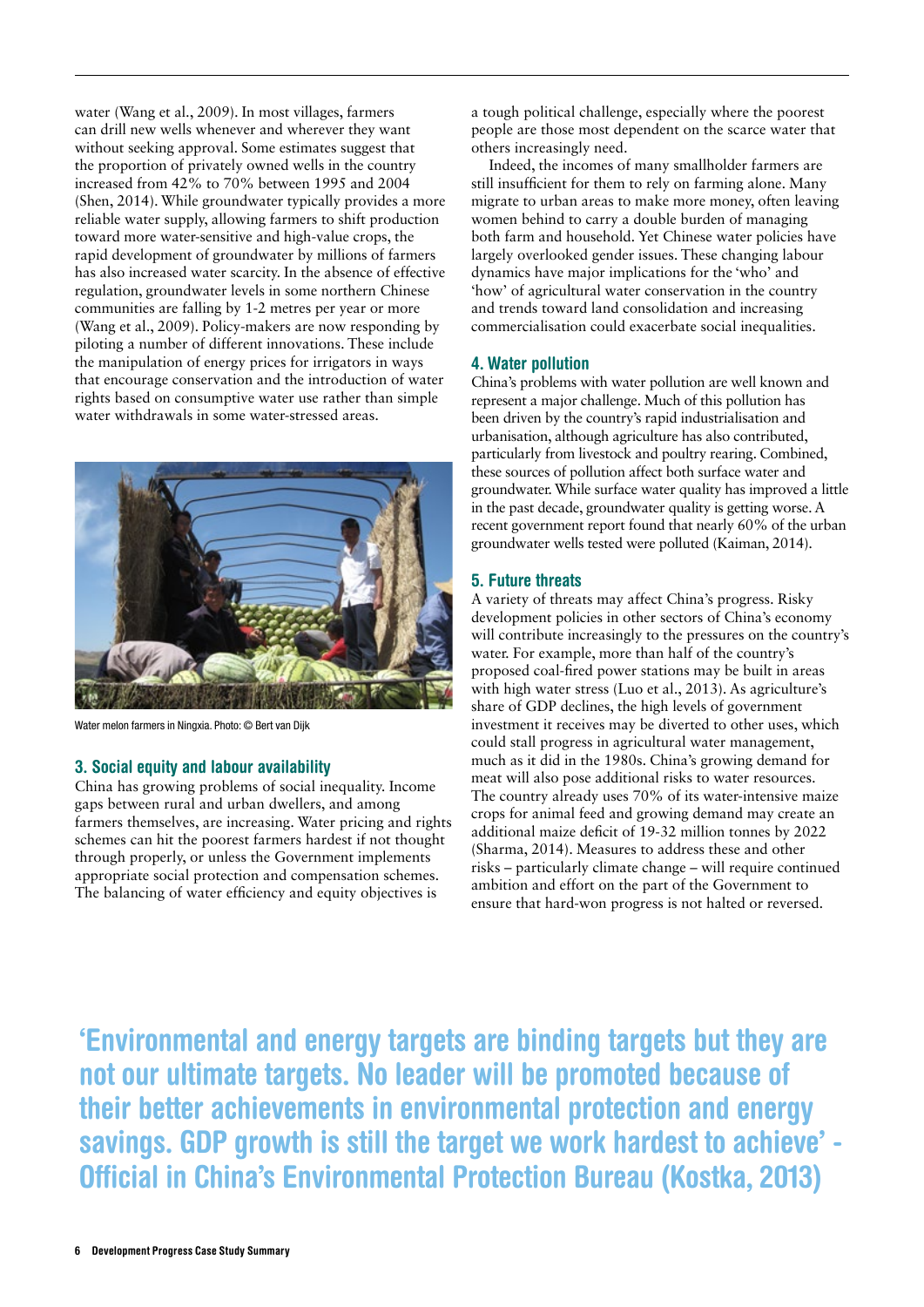## **Lessons** learned

- **• Promoting more efficient agricultural water use can encourage economic growth and is a good investment.** China's success in releasing water from its agricultural sector has allowed its industry and services to use the water saved to grow. This economic transition has helped lift millions of its citizens out of poverty. However, this progress can only be called 'sustainable' if it ensures that farmers and ecosystem services also benefit. Balancing the needs of multiple users is possible, and China's pragmatic and incremental approach to reform demonstrates how this can be done.
- **• Strong national leadership can adopt ambitious policies at speed, but implementation is strengthened by engaging with citizens and local officials.** China's Government and its motivated leaders have driven the rapid adoption of new policies, technologies and practices related to agricultural water management, influenced in part by the country's growing environmental consciousness. Its single-party political system allows China to avoid many of the messy debates that accompany sustainable development policies in a democracy. However, topdown environmental targets and policy reforms have not always delivered intended outcomes, given their inability to account for complex local contexts and power dynamics. The Government has had more success when it has engaged citizens and local officials to gain a better understanding of who and what it is trying to incentivise and to adapt policies accordingly.
- **• Reforms can be more effective when they focus on the problems and experiment with a variety of models for different contexts.** One reform path does not fit all. Rather than promote fixed blueprints, a 'learning by doing' approach to reform has created space for local innovation and piloting to see what works best in different contexts. China's environmental target system also provides significant flexibility for lower levels of government to define their own path to success. In sum, China has worried less about how something is achieved and instead focused on the end goal. Rather than enforce idealised procedures, the

emphasis has been on the 'nuts and bolts' issues of rewards and incentives, and the clarification of roles, responsibilities and accountabilities among different users.

- **• Engaging with power and politics is messy and difficult, but ultimately cheaper and more efficient than technocratic fixes.** As much as China illustrates the benefits of a problem-focused approach, it also illustrates the drawbacks of a technocratic one. China's historical focus on big infrastructure for agricultural water management has not returned equitable and sustainable results. The country is realising that its attempts to engineer itself out of its growing environmental problems are more expensive and less sustainable than a 'softer' and more comprehensive approach. The latter can ensure that technical solutions are appropriate, sustainable and well governed. Without tackling the behaviour and incentives that drive scarcity, technocratic fixes in isolation will only ever offer temporary relief.
- **Transformative change at scale requires sustained ambition and investment across all levels of society.** Since Deng Xiaoping's era, China's sustained and countrywide commitment to economic growth has had truly transformative effects – with few parallels in modern history other than the Marshall Plan. In the past decade, China has begun to apply this same cohesive energy and high-level political commitment to the principles of sustainable development and green growth and is beginning to see the positive effects. As a result, China has achieved huge scale-up on a variety of more sustainable agricultural water management interventions, often from a near-zero baseline. Its citizens and leaders increasingly understand the importance of sustainable development as a pragmatic response to pollution and resource overuse. If Deng Xiaoping's focus on a 'material civilisation' was China's first Marshall Plan, its shift toward an 'ecological civilisation' may well be its second. With the right mix of political ambition and citizen demand, other countries are just as capable of doing the same.